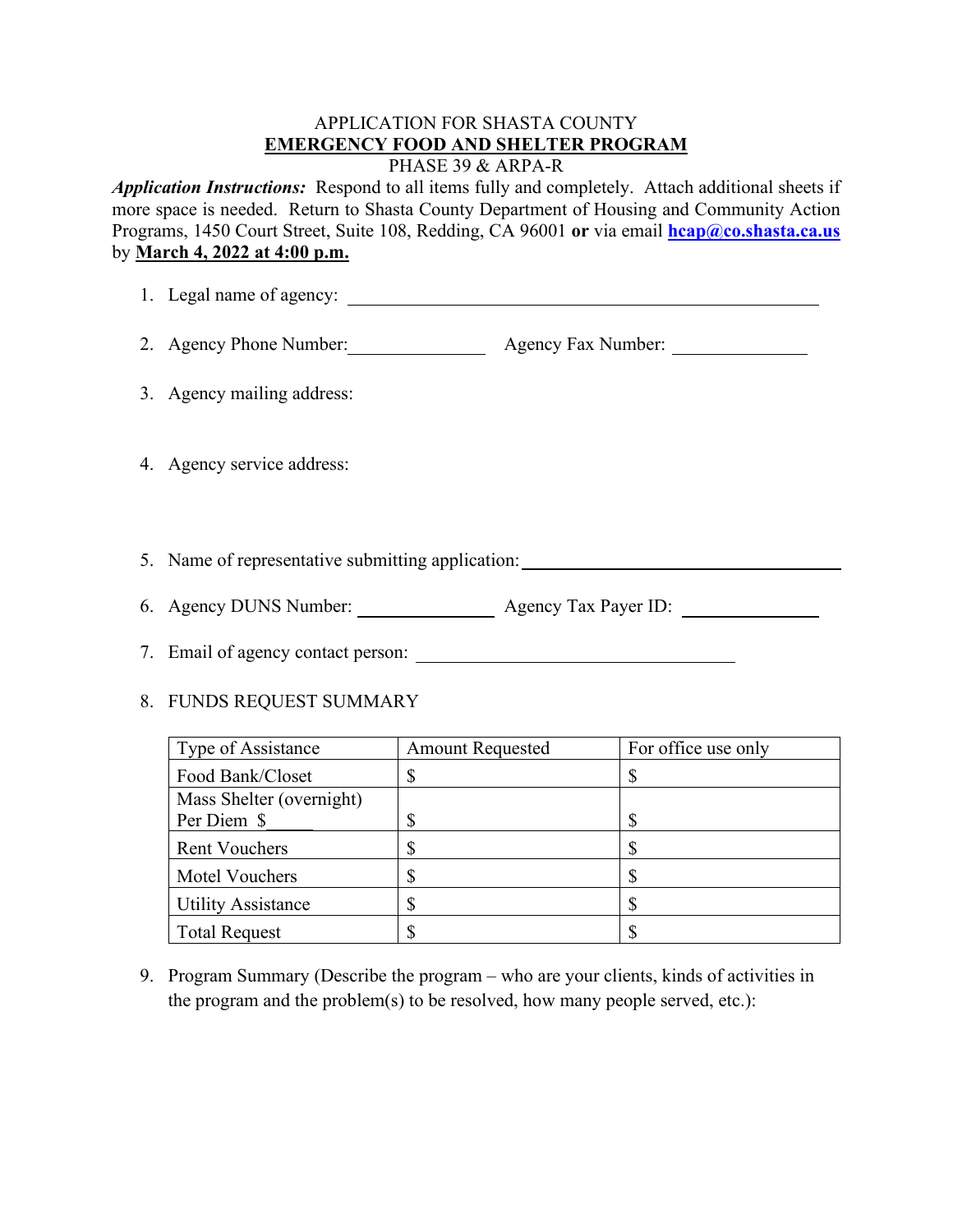- 10. Project Outcome (Describe the impact on life of your clients. Will your service enable them to obtain a job, secure housing, become self-sufficient, etc.):
- 11. Does any other organization provide a similar program to the same target population that you intend to serve? If yes, please explain how you will collaborate and partner with them to maximize effectiveness and avoid unnecessary duplication of services:

- 12. Describe any partnerships or collaborations with other agencies not shown in question 11 above:
- 13. Demographic Information: Total Unduplicated Clients to be served: Average number of times each Client is served: What geographical area will you cover?
- 14. How does the agency determine client eligibility for this service?
- 15. Does the agency serve clients directly or pass funds to another organization?
- 16. What financial resources, other than EFSP, are available for this program?